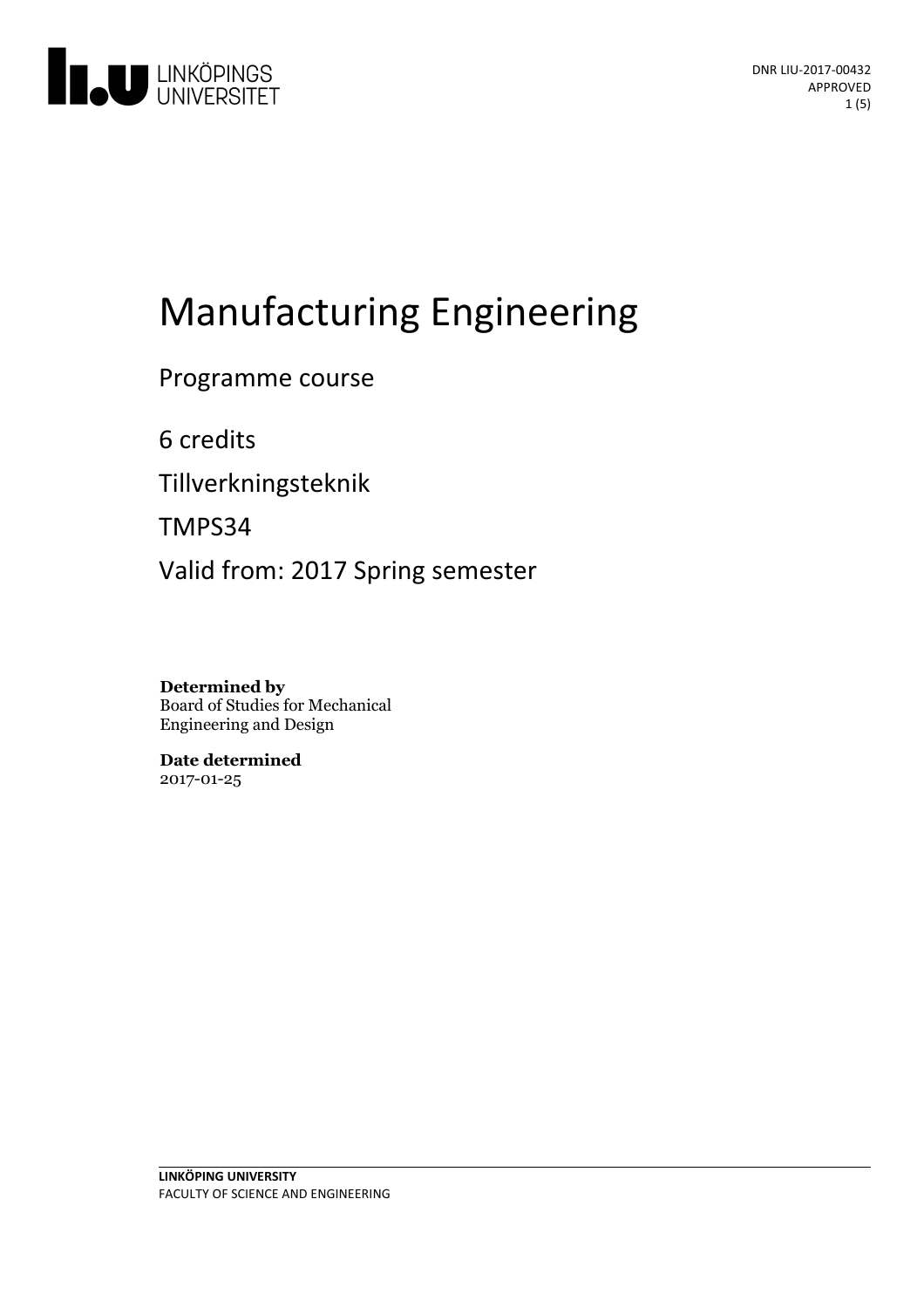# Main field of study

Mechanical Engineering

## Course level

First cycle

#### Advancement level

 $G_1X$ 

# Course offered for

Mechanical Engineering, M Sc in Engineering

#### Entry requirements

Note: Admission requirements for non-programme students usually also include admission requirements for the programme and threshold requirements for progression within the programme, or corresponding.

## **Prerequisites**

Calculus, Linear Algebra, Engineering Mechanics

## Intended learning outcomes

The aim of the course is to give knowledge about production methods and equipment in the mechanical industry. Specially machining techniques and basic CNC- techniques. The course also contains a part about industrial robot technology.

# Course content

Lectures: Introduction, maching methods, forming methods, unconventional manufacturing methods, CNC-programming, and lecturers from Swedish

industry. Lessons: Theory and exercises of maching and formning methods. Group lessons:

Laborations: Measuring technology, turning and milling, deep drawing, CNC- programming and industrial robot technology.

# Teaching and working methods

Lectures, lessons, group lessons and laborations. A project is also included in the course.<br>It is solved in groups of 4 - 5 students. The course runs over the second half of the spring semester.

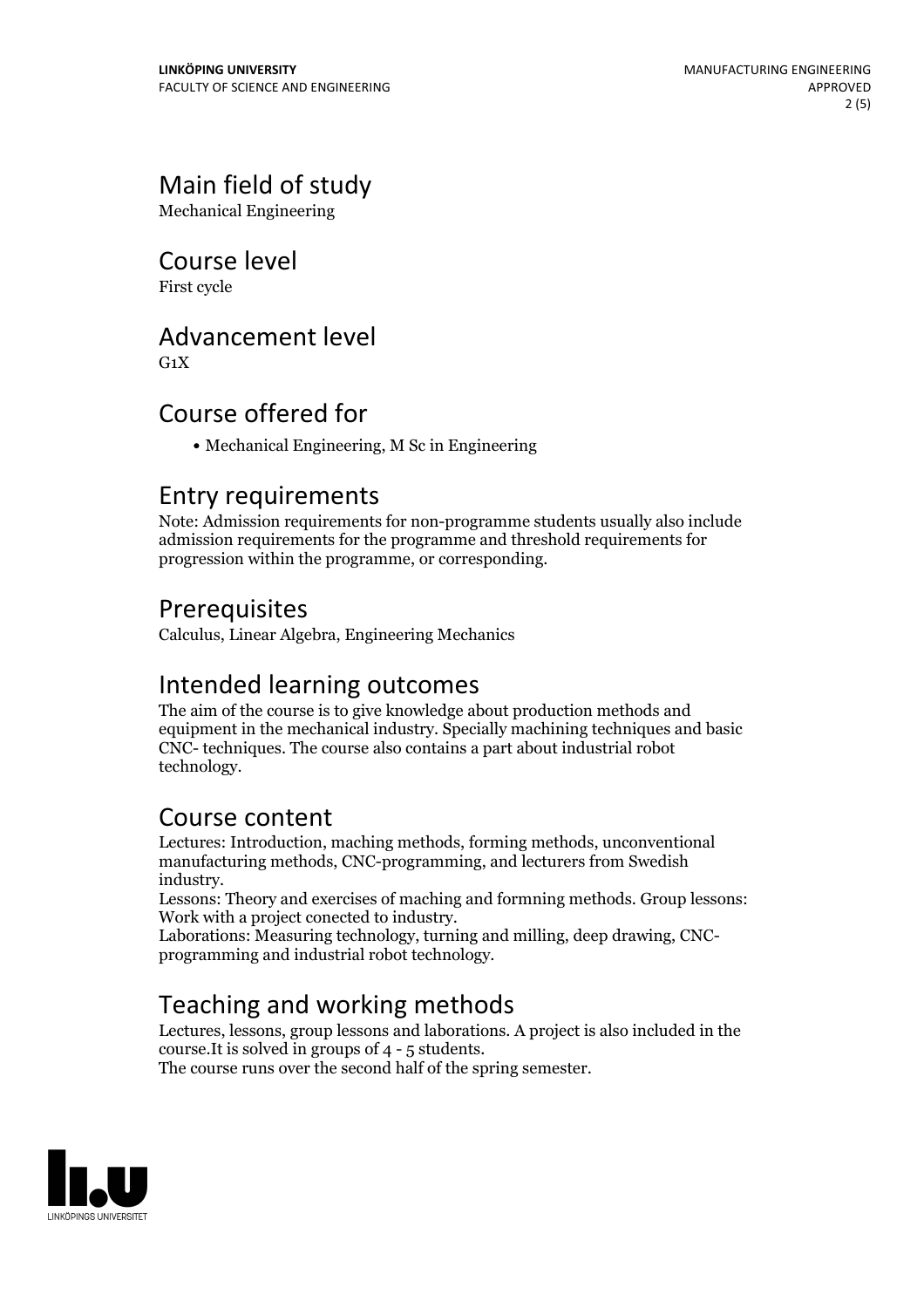# Examination

| TEN <sub>2</sub> | Written examination | 2 credits | U, 3, 4, 5 |
|------------------|---------------------|-----------|------------|
| UPG <sub>2</sub> | Project work        | 2 credits | U.G        |
| LAB2             | Laboratory work     | 2 credits | U.G        |

# Grades

Four-grade scale, LiU, U, 3, 4, 5

# Other information

Supplementary courses: Computerized Production Equipment, Production Engineering, Production systems, Assembly Technology, Electronic Manufacturing, Automated Machine Tools, Computerized Product Planning Process.

#### Department

Institutionen för ekonomisk och industriell utveckling

# Director of Studies or equivalent

Mats Björkman

#### Examiner

Peter Bjurstam

## Course website and other links

<http://www.iei.liu.se/indprod/grundutbildning?l=sv>

## Education components

Preliminary scheduled hours: 48 h Recommended self-study hours: 112 h

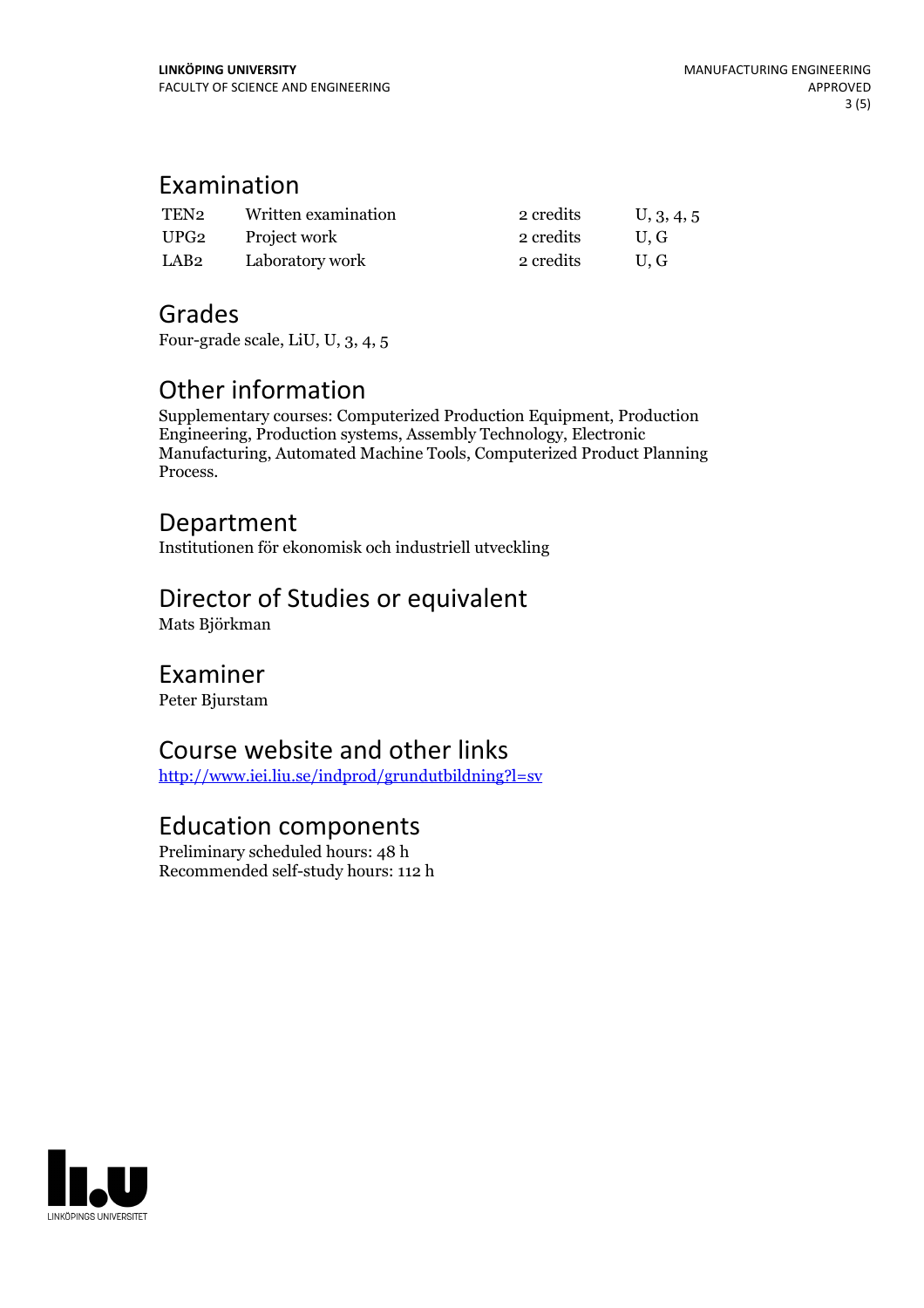# Course literature

#### **Additional literature**

**Books**

Hågeryd, Björklund, Lenner, (1993) *Modern produktionsteknik del 1* ISBN: 91-634-0065-0

#### **Compendia**